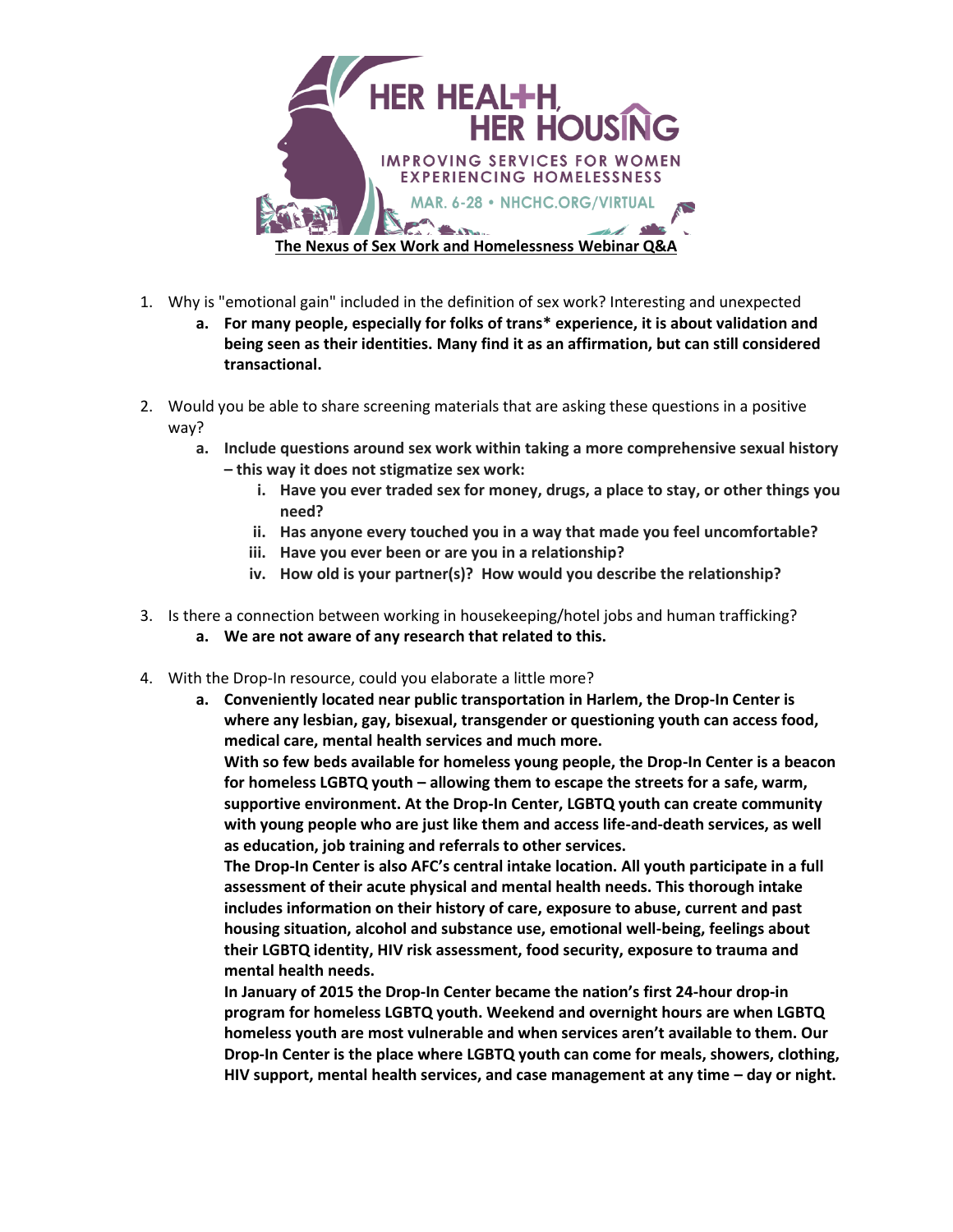

- 5. Can you give some examples of harm reduction techniques in sex work with people experiencing homelessness?
	- **a. Harm Reduction with Individuals in the Sex Trade- Street Economy Safety Tips**
	- **Encourage workers to work in "buddy' system with a friend who knows where they are at all times**
	- **Carry their own equipment at all times-condoms, lube, toys, etc.**
	- **Study potential customer- car details, door-lock system, surroundings**
	- **Negotiate price and collect money upfront, have set time limits**
	- **Wear comfortable shoes that are appropriate for running at all times**
	- **Wear comfortable clothing that cannot get stuck in car doors or be grabbed at- avoid necklaces or dangling jewelry**
	- **Avoid carrying drugs on illegal weapons on dates**
	- **Do not allow unfamiliar dates to restrain you for any reason, even if this is their fetish**
	- **Give "Know Your Rights" material in case an encounter with law enforcement occurs**
	- **Harm Reduction with Individuals in the sex Trade- Indoor/Internet-Based**
	- **Encourage workers to "screen" clients and get full name, information, and references on a potential client- there are websites that assist with this**
	- **Always know surroundings when visiting client and have a "safe call" that knows where you are at all times**
	- **Don't allow clients to negotiate set prices, time limit or unsafe acts- boundary pushers always want more**
	- **When business is slow, workers tend to let guard down or take clients they normally wouldn't- can be at risk for arrest, violence, or unsafe play**
	- **Utilize online bad date lists where sex workers report bad client encounters (Verify Him, Safe Office, National Blacklist)**
	- **Self care is important- Many workers are isolated, unable to disclose work to family/ friends. Encourage them to have a support network and seek out sensitive counseling services if needed**
	- **b. For original content, please follow the link:** [https://www.heartlandalliance.org/wp](https://www.heartlandalliance.org/wp-content/uploads/sites/20/2016/07/swop_presentation.pdf)[content/uploads/sites/20/2016/07/swop\\_presentation.pdf](https://www.heartlandalliance.org/wp-content/uploads/sites/20/2016/07/swop_presentation.pdf)
- 6. I did hear Jonathan mention military under the institutional oppression. Can you explain a little more about that?
	- **a. The military has systems of institutional oppression in it, especially around gender, gender expression, gender identity, and sexuality. We particularly see this among women veterans experiencing homelessness with roots in pre-militatry adversity, post-military interpersonal violence, unemployment and PTSD.**
	- **b. More detailed information (added to resource documents) could be found in the study in Annals of Anthropological Practice**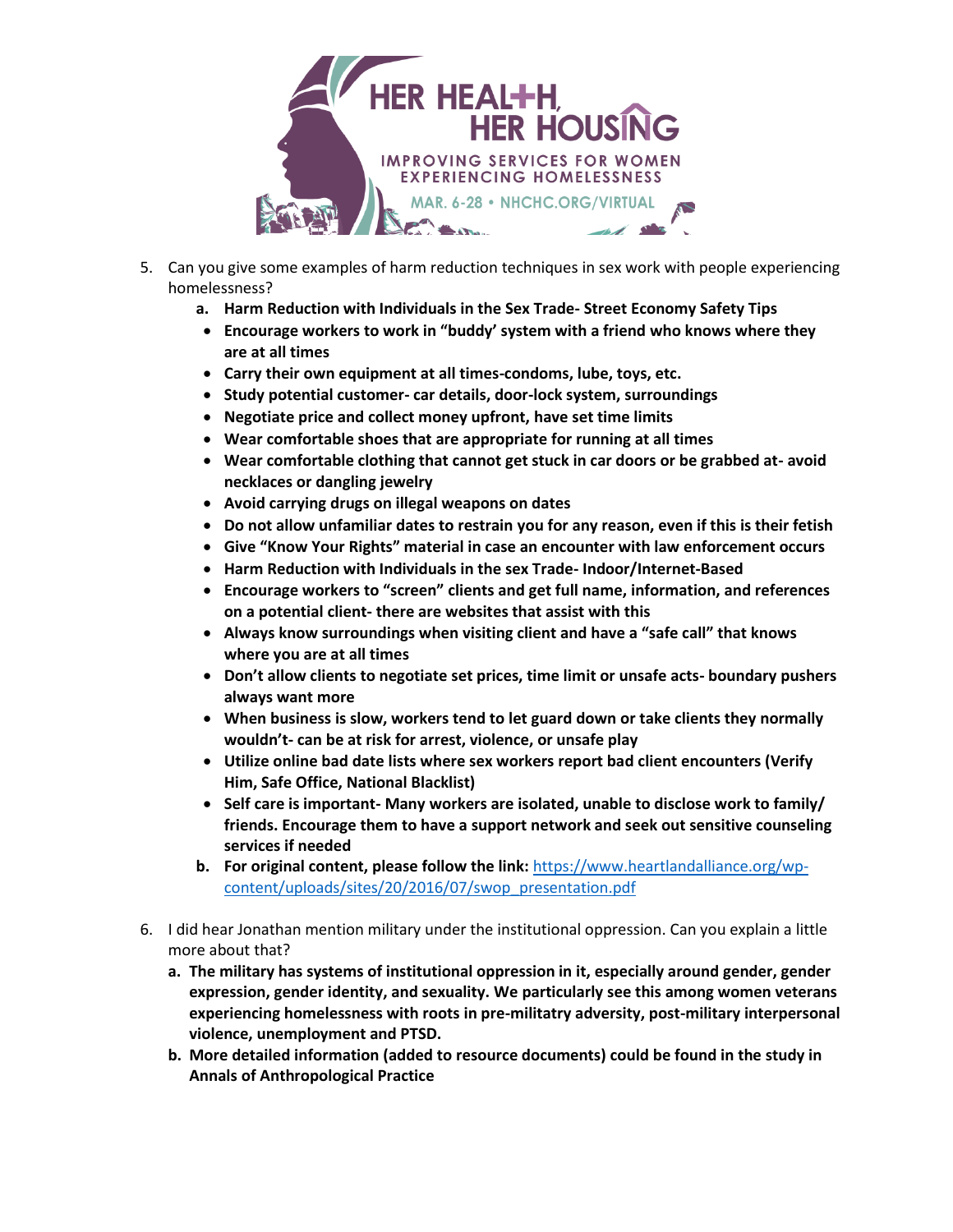

- **i. Hamilton, Washington, Zuchowski, "Gendered Social Roots of Homelessness Among Women Veterans"**
- 7. You mentioned a lot of your youth were aware of/on PrEP, can you talk a little bit about how that came to be and any advice to reduce as many barriers as possible?
	- a. **In New York City, the Department of Health has had an active public awareness campaign about PrEP, including billboards in subways, ads in dating apps, and information provided to public high schools. These are often aimed towards different communities with different risk factors, including an entire campaign dedicated specifically to women. Within Callen-Lorde we have also utilized creative media like short videos to provide accessible information on PrEP (**<https://www.youtube.com/watch?v=WuDipQrNxhc>**). We have also been fortunate in**

**addressing barriers such as insurance, through city, state and Gilead-funded programs for uninsured patients for PrEP initiatives, as well as the lifting of age restrictions for minors to access PrEP. Advice would be to provide information through a range of platforms to reduce stigma and make sure your materials are reflective of the communities you aim to serve.**

- 8. For those arrested for sex work, do you have statistics for the percentage that are undocumented?
	- **a. Unfortunately, undocumented individuals across systems are grossly undercounted and underrepresented in most research. We are not aware of any statistics for this. For many providers in NYC, we do not collect formal information outside of anecdotal experience.**
- 9. How do the laws in New York around kidnapping effect the ability to find housing or shelters for individuals? In my state we have a lot of shelters who will not take an underage individual unless they are with a parent and refer to CPS for those "issues" we see. Chantelle Daniels: It is very frustrating to see because we have to call police, etc for this issue and the child is sent back to a home that is unsafe
	- **a. We are required to call ACS (Administration of Children Services) and file a report for any Young person under the age of 18.**
- 10. Do either of your services provide support around CPS involvement if there are children involved? What does that look like?
	- **a. We are mandated reporters and any youth under 18 is required to have a report filed with ACS by the agency.**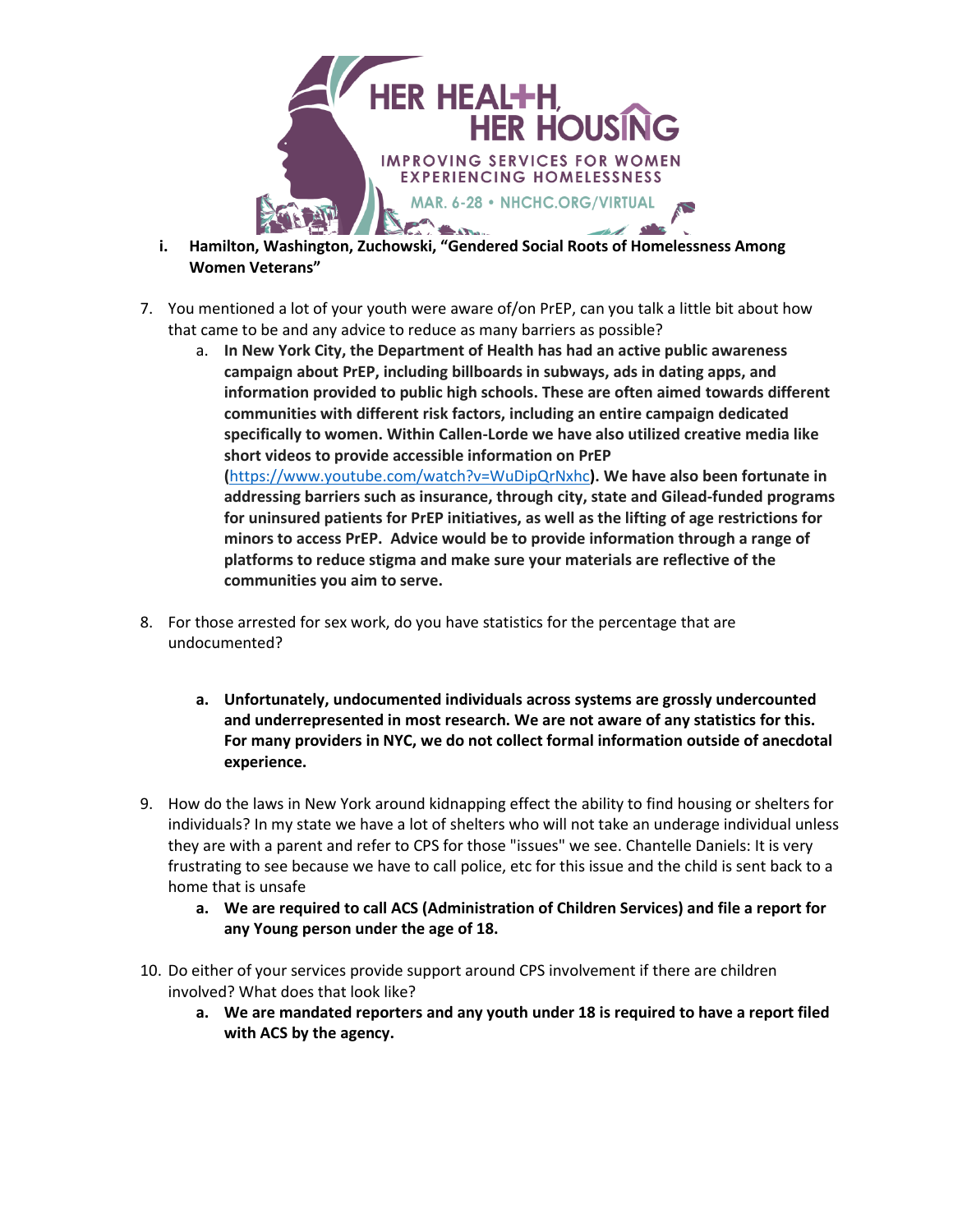

- 11. Can you speak about advocacy efforts (either in New York or in other cities I'm in DC, so I'd definitely like to hear about national efforts) toward decriminalization of engagement in sex work?
	- **a. Please check out the following websites**
		- **i.** <http://sexworkersproject.org/>
		- **ii.** <https://www.decrimnow.org/why-decriminalize-sex-work> **(DC specific)**
		- **iii.** <https://www.swarmcollective.org/> **(International coalition)**
- 12. We're wondering why the definition of sex work did not include "victimization", including the power differential dynamic and the increased risk of violence.
	- **a. Sex work does not always mean victimization. We focus on all forms of power within our patient's intimate relationships, including sexual violence.**
- 13. I am a new Peer Navigator at a day shelter that serves women and transgender people experiencing homelessness. As a cisgender male, what do you think is the best approach for helping a trans individual feel comfortable and safe coming to speak with me, potentially about some of the trauma's you have covered in this webinar?
	- a. **Be open with them. Making sure to have visuals that clearly support trans\* identities and ensuring that you are using the proper pronouns (as well as apologizing when you get it wrong). Asking folks pronouns can be the beginning but an important affirmation that your clients may not be experiencing in many spaces.**
- 14. How do you keep them safe from traffickers?
	- **a. Sex work and sex trafficking are two distinct arenas. We empower our patients to understand consent and agency around sex work.**
- 15. How can a homeless youth afford to purchase medications for PEP or PrEP?
	- a. **We have also been fortunate in addressing barriers such as insurance, through city, state and Gilead-funded programs for uninsured patients for PrEP initiatives, as well as the lifting of age restrictions for minors to access PrEP.**
- 16. Do you have legal services for Name Change for Transgender individuals? Or grant information to help pay for name changes?
	- a. **We partner with Manhattan Legal Services NYC and other non-profit partners who offer legal services for name change.**
- 17. Can you speak more to the trans housing program? What were the major factors that lead to create this specific housing and where do you have clients transition to when they finish the program?
	- **a. The Trans Housing program is an 18 bed house for TGNC youth ages 16-21 years old. We surveyed our youth to see what they wanted a program that was Trans\* specific to look like and developed programming from those results. We set an individualized**